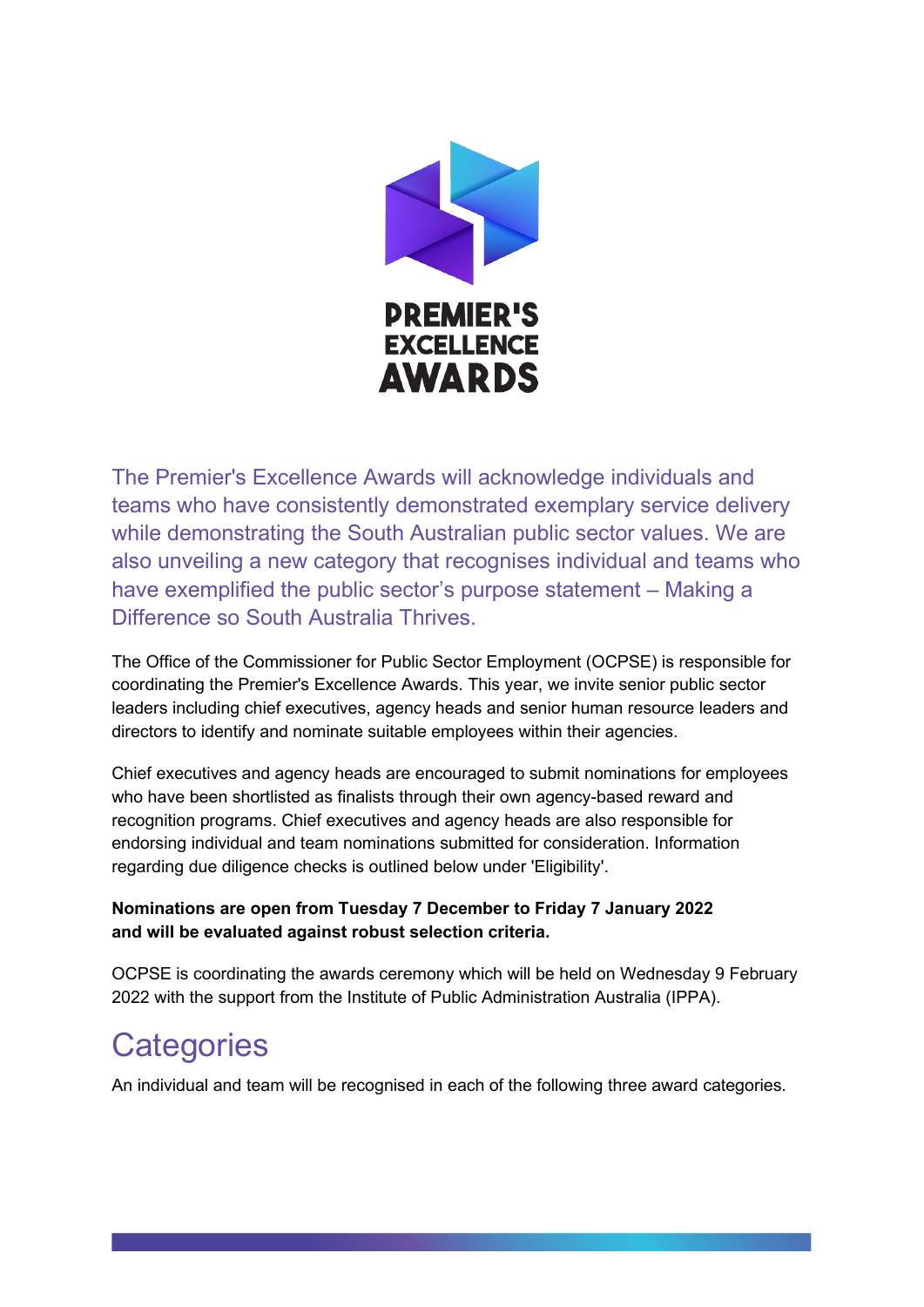# Category: Excellence in Service Delivery

Recognises an individual or team's exemplary service to the community of South Australia. Their program, service or initiative has had a far-reaching, positive impact. Cross-agency teams are encouraged to apply.

The judging criteria comprises of two parts.

**1A: Level of positive impact on the South Australian community - this may include** practical examples where the individual or team has contributed significant positive impact in line with the sector's strategic priorities involving:

- contributed to the State's economic growth
- a thriving South Australia including positive health, social, security, environmental or educational outcomes
- added value to South Australia's prosperity and ease of doing business with.

**1B: Extent of positive impact on the community of South Australia including reach, scale and complexity** – this includes practical examples where the individual or team has clearly demonstrated making a significant positive impact, applying an integrated and community-centric approach.

Impact is measured in terms of:

- reach (the amount of people affected)
- scale (the size of the outcome in present and future terms)
- complexity (the extent of the difficulty in achieving the outcome)
- level of multi-agency decision making and integration.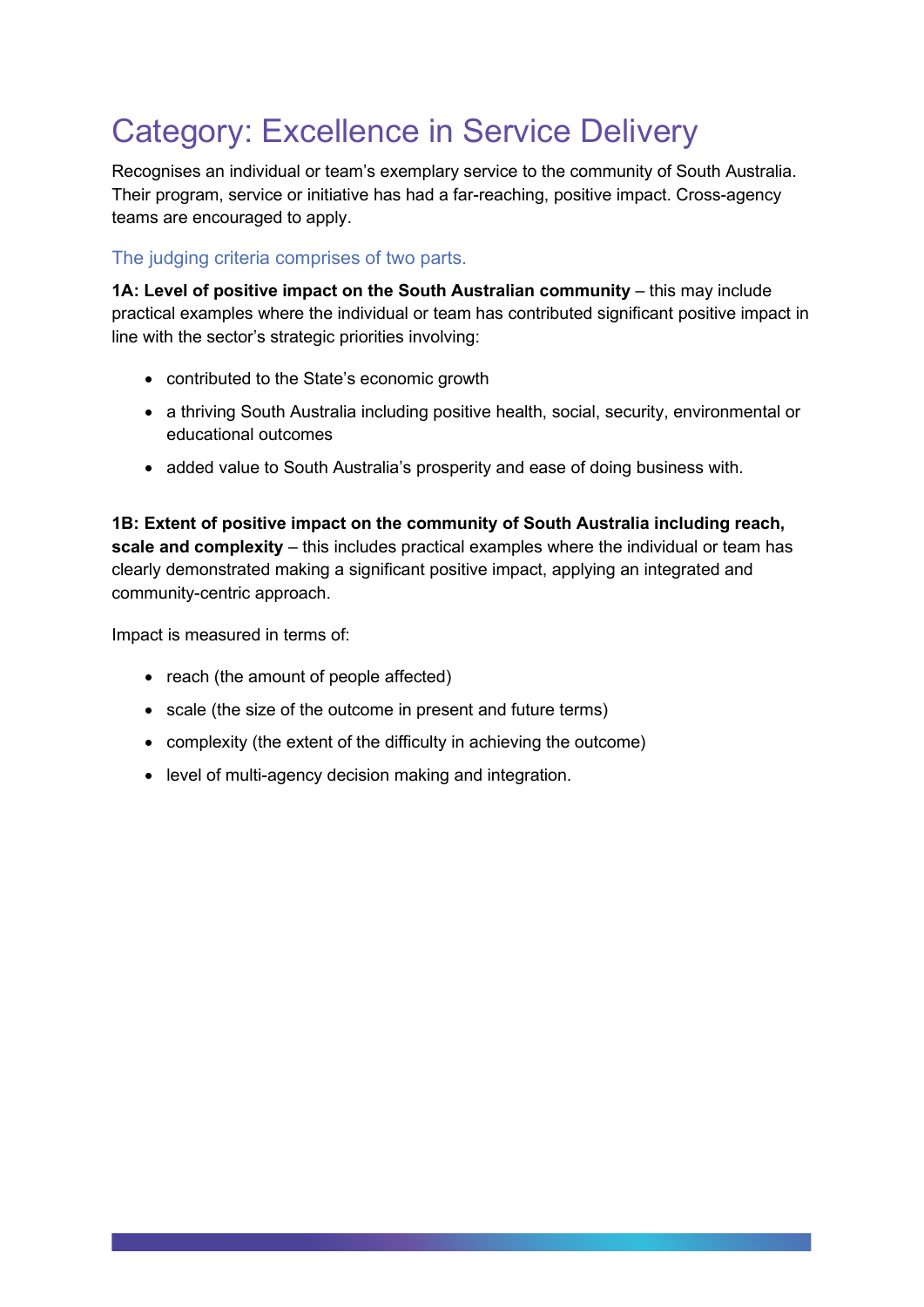### Category: Excellence in Service Delivery – Emergency Response

Recognises an individual or team's exemplary service to the community of South Australia in an emergency. Their program, service or initiative has had a far-reaching, positive impact. Cross-agency teams are encouraged to apply.

### The judging criteria comprises of two parts.

**1A: Level of positive impact on the South Australian community - this may include** practical examples where the individual or team has contributed significant positive impact to program or service delivery, involving:

- positive financial outcomes (e.g. cost efficiencies that benefit the community)
- social or environmental outcomes (e.g. improved wellbeing, community health benefits)
- added value to South Australia's prosperity or profile.

**1B: Extent of positive impact on the community of South Australia including reach, scale and complexity** – this includes practical examples where the individual or team has clearly demonstrated making a significant positive impact on the community of South Australia in terms of the impacts:

- reach (the amount of people affected)
- scale (the size of the outcome in present and future terms)
- complexity (the extent of the difficulty in achieving the outcome).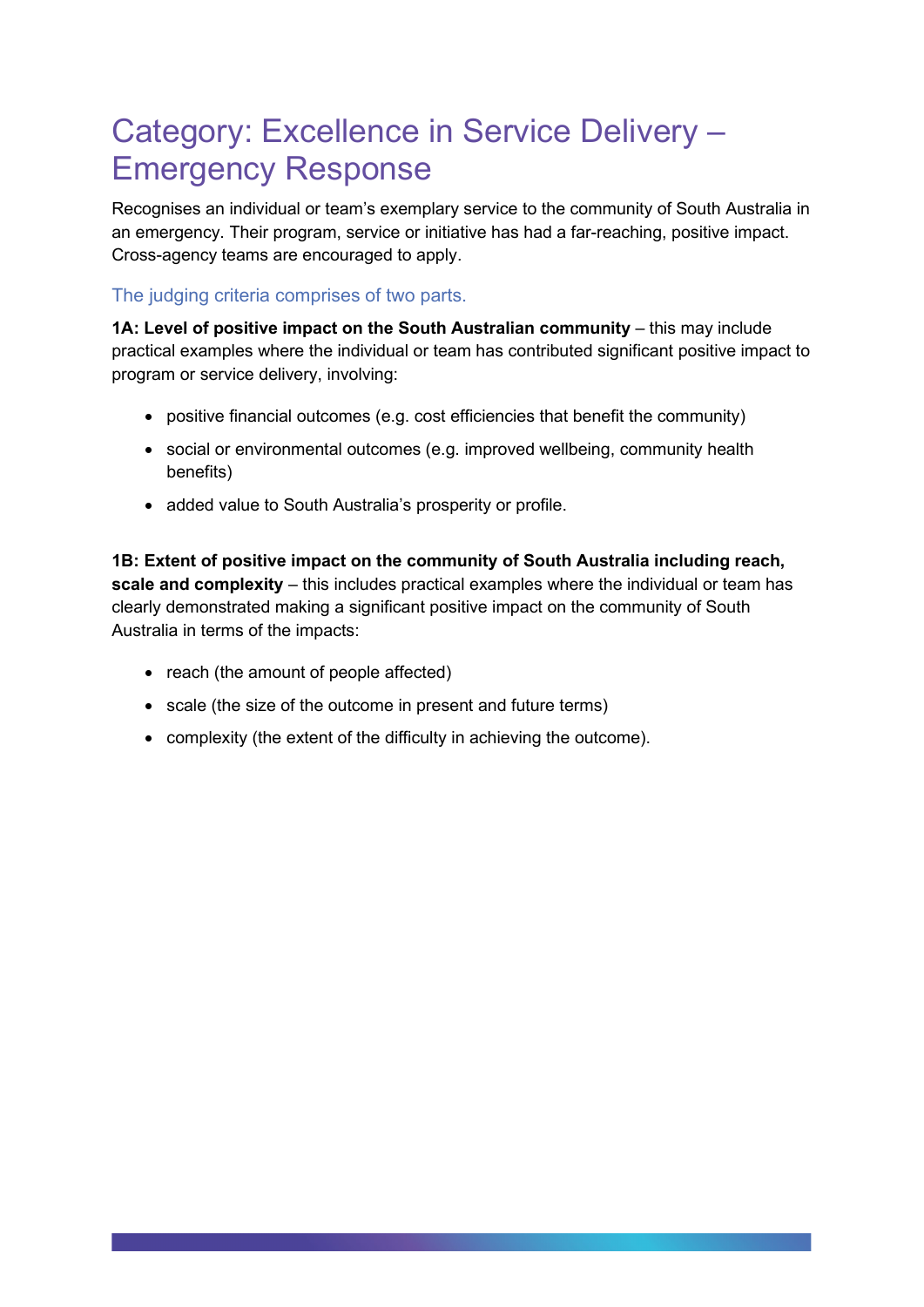# Category: Public Sector Values

Recognises an individual or team's demonstration of the South Australian public sector values in their service delivery.

### The judging criteria is comprised of one part.

#### **1A: The extent to which a team or individual demonstrated the South Australian public sector values in their service.**

This may include practical examples where an individual or team has embodied the below values in their service delivery.

- **Service**  demonstrated excellence in service provision
- **Professionalism**  demonstrated excellence in professional conduct
- **Trust**  demonstrated confidence in other people
- **Respect**  demonstrated value in the people we engage
- **Collaboration & Engagement**  demonstrated collaborative approaches to identifying solutions
- **Honesty & Integrity**  demonstrated honesty, consistency and fairness
- **Courage & Tenacity**  demonstrated perseverance
- **Sustainability**  demonstrated focus on solutions that continue to produce outcomes for the community over the long term.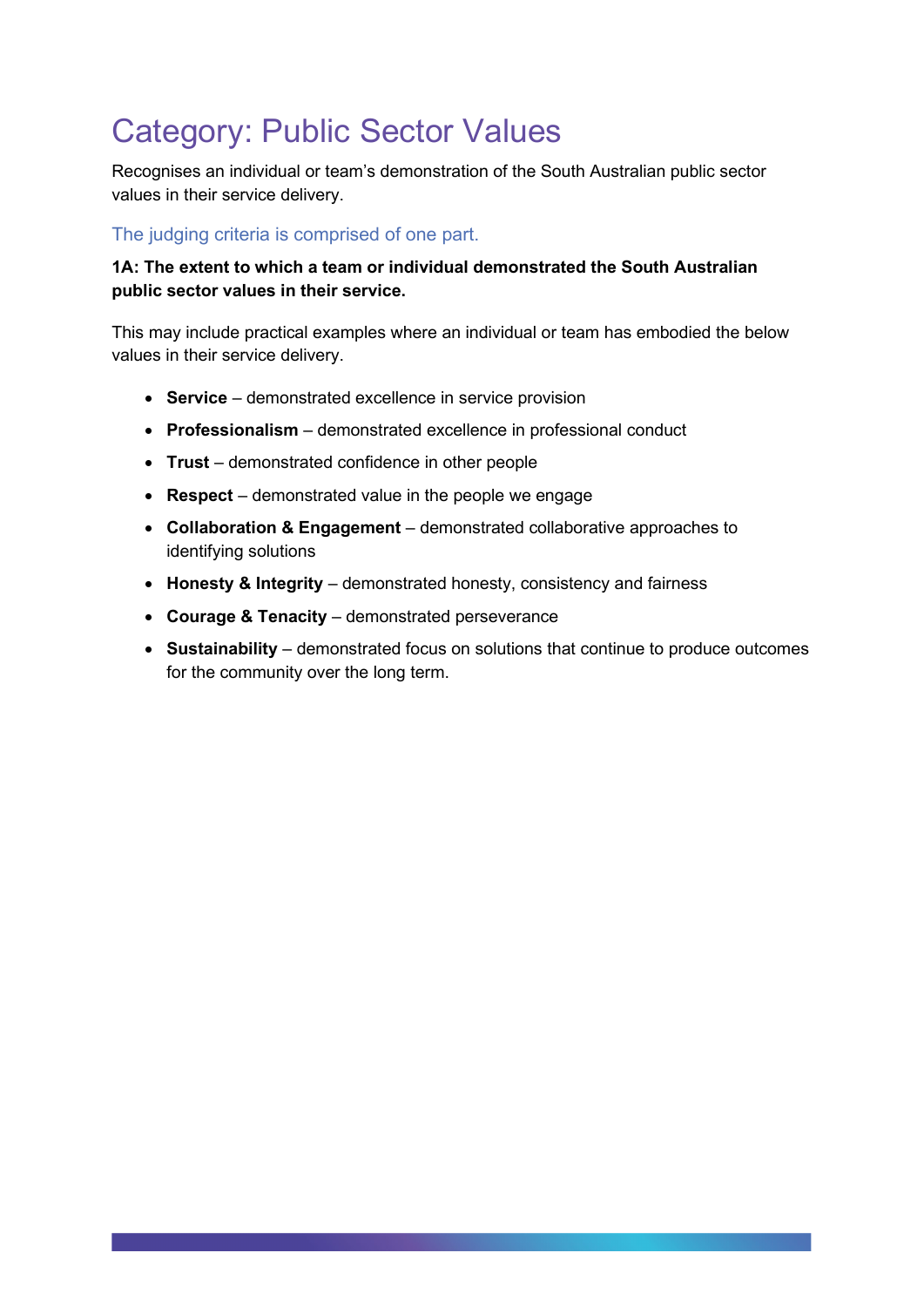### Category: Making A Difference – Living the South Australian Public Sector Purpose

Making a Difference so South Australia Thrives is the public sector's purpose statement and this category is awarded to both an individual and a team.

The award will be provided to those who have exemplified the public sector purpose statement through their role and their service to the community. Through their passion, commitment, and action they have made a positive difference to the lives of South Australians.

#### The judging criteria comprises of two parts.

#### **1A. Team or individual is an exemplar for demonstrating the purpose in action, resulting in a positive impact to the South Australian community:**

This may include examples of where teams/individuals have brought the purpose to life within the public sector, or actively demonstrated the purpose in action, resulting in positive outcomes for those they interact with.

This has resulted in one, or all, of the following:

- **Instilling strategic clarity and challenging the status quo to deliver better results –** agencies and teams to identify areas which feel misaligned with the purpose and changed the way they do things to enable them to make a difference each day. The purpose statement acts as a 'North Star'," a guiding light for short-term decisions and long-term strategy. Purpose has encouraged the team/individual to bravely challenge current ways of working to deliver better service outcomes which align more closely with the sector's commitment to make a difference so South Australia thrives.
- **Purpose inspired innovation –** the team/individual has thought beyond incremental product or service improvement and developed a solution that delivers durable longterm value for the team or members of the community they serve.
- **Collaborating to make a difference –** the team or individual has gone beyond the bounds of their current team/agency to connect with others and develop a more rounded and community-centric solution, which is much more impactful than if they had worked within the confines of their current organisation (note: this could be across the sector or extend to involve partnerships with external parties).
- **Grit and determination –** the individual and team has shown a passion and commitment to get the outcomes they seek. Driving change or standing up for a particular cause is not always easy and despite hitting roadblocks, the individual or team has persisted to implement a solution that delivered positive results. This may include practical examples where the individual or team has contributed to the activation of the purpose resulting in a positive outcome.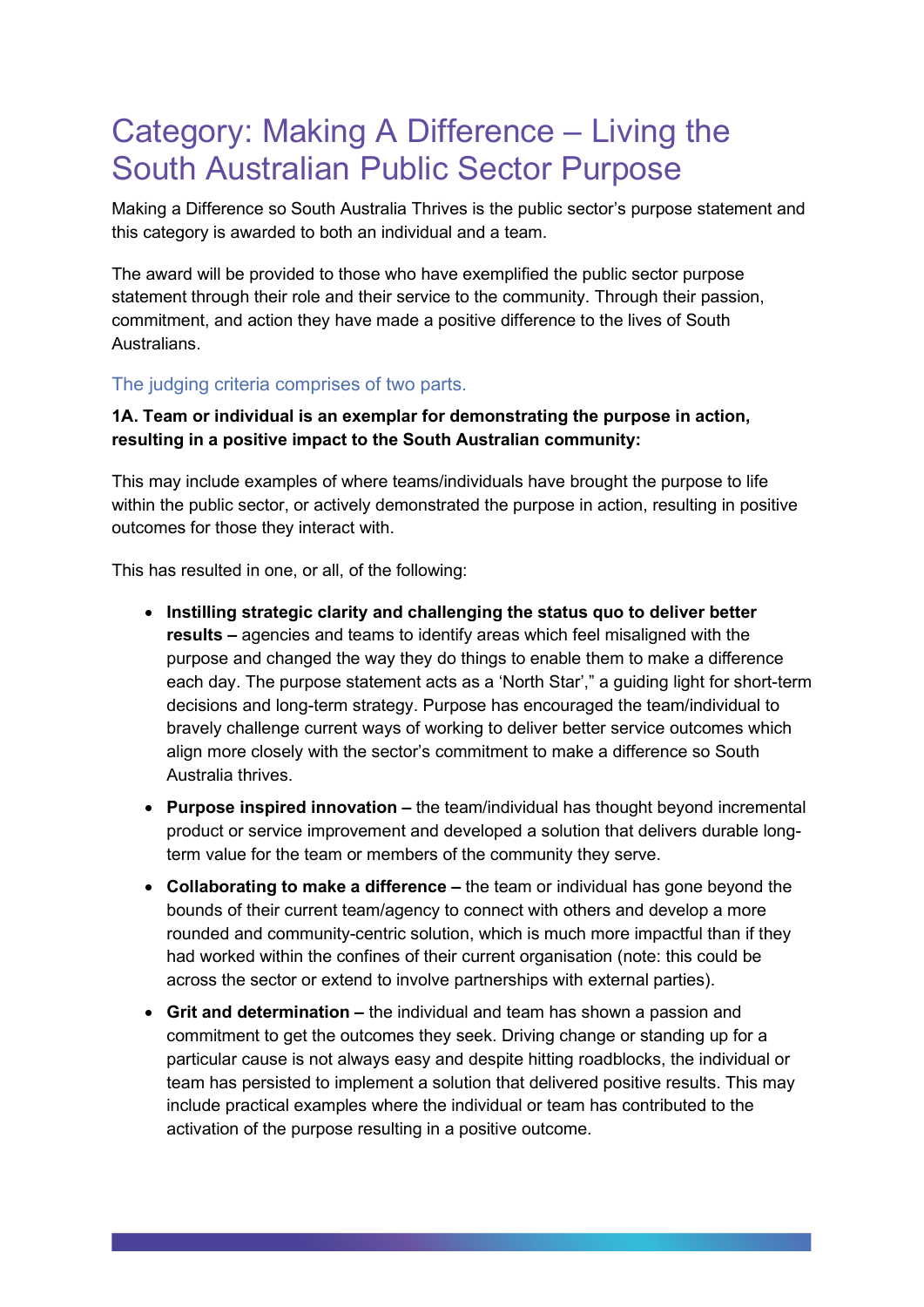**1B. This category is an opportunity to recognise the everyday heroes or teams who consistently give their all each day, and are committed to doing their best work by maximising their impact no matter what their role:**

- Not generalisations, but specific people and moments.
- The outcome can be big or small, affecting thousands or just one person.
- Should be specific to a South Australian Public Sector program, service, or initiative, rather than something that would hold true at any organisation.
- Not about money or metrics, what's been given, not received; what the SA Public Sector stands for at its best; what's special; what truly made a difference to the South Australian community.
- This is an opportunity to recognise the everyday heroes and teams who consistently give their all each day, are committed to doing their best work by maximising their impact no matter what their role.